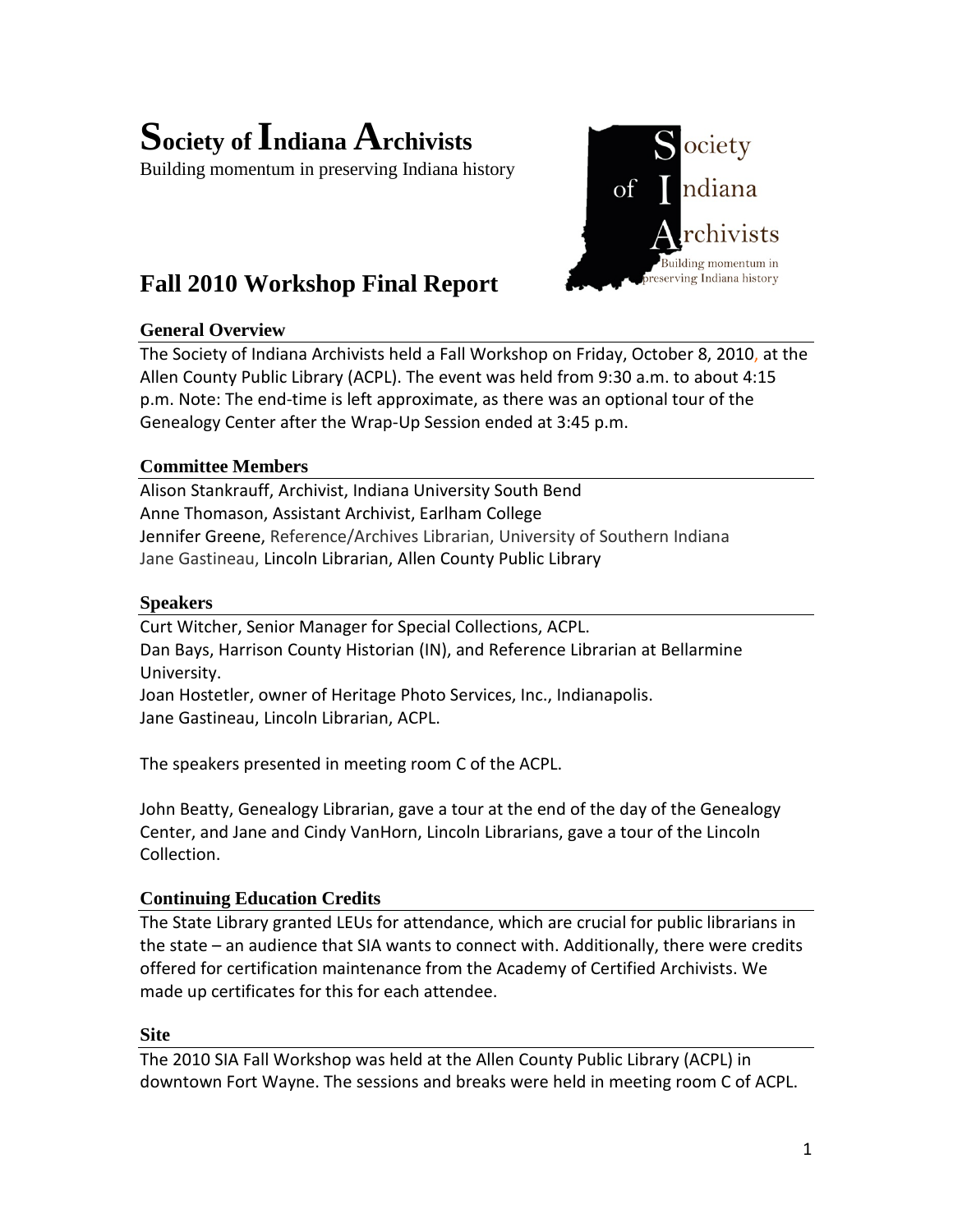### **Format**

|              | The schedule of the 2010 SIA Fall Workshop was:                                                                                                                                                                    |
|--------------|--------------------------------------------------------------------------------------------------------------------------------------------------------------------------------------------------------------------|
| 9:30 a.m.    | Registration and coffee                                                                                                                                                                                            |
| 10:00 a.m.   | Welcome by SIA Leadership and SIA Fall Workshop Committee                                                                                                                                                          |
| $10:30$ a.m. | Curt Witcher presented a virtual tour of the Genealogy Center and its<br>resources.<br>Those wishing to see the Center were given the option of gathering<br>at the entrance on the 2 <sup>nd</sup> floor at 3:45. |
| $11:00$ a.m. | <b>Break</b>                                                                                                                                                                                                       |
| $11:15$ a.m. | Dan Bays talked about his efforts at outreach as the Harrison County<br>(Indiana) Historian and as an academic reference librarian.                                                                                |
| 12:00 p.m.   | Lunch on your own; "Eateries" maps were available.                                                                                                                                                                 |
| 1:00 p.m.    | Joan Hostetler engaged attendees in methods of identifying and<br>preserving Civil War-era images and formats, as well as a history of<br>photographic studios in Indiana during the 1860s.                        |
| 1:45 p.m.    | Jane Gastineau provided an introduction to the Lincoln<br>Financial Foundation Collection at Allen County Public Library. Jane and<br>Cindy VanHorn provided a tour of the collection.                             |
| 3:00 p.m.    | <b>Break</b>                                                                                                                                                                                                       |
| 3:15 p.m.    | Wrap-up                                                                                                                                                                                                            |
| 3:45 p.m.    | <b>Genealogy Center (optional)</b>                                                                                                                                                                                 |

#### **Registration Fee**

The registration fee for SIA members was \$30.00, and \$40.00 for non-members.

In the registration form, Carolyn Runyon, SIA Webmaster, also included an area for nonmembers to join at the same time of registering for the Fall Workshop. The fee to join SIA is at \$10.00 for an individual annually and \$5.00 annually for students, retirees, and volunteers.

#### **Food**

There were two food breaks – one in the mid-morning with coffee, bagels and cream cheese, doughnut holes, as well as fruit, pop and water. These were also available